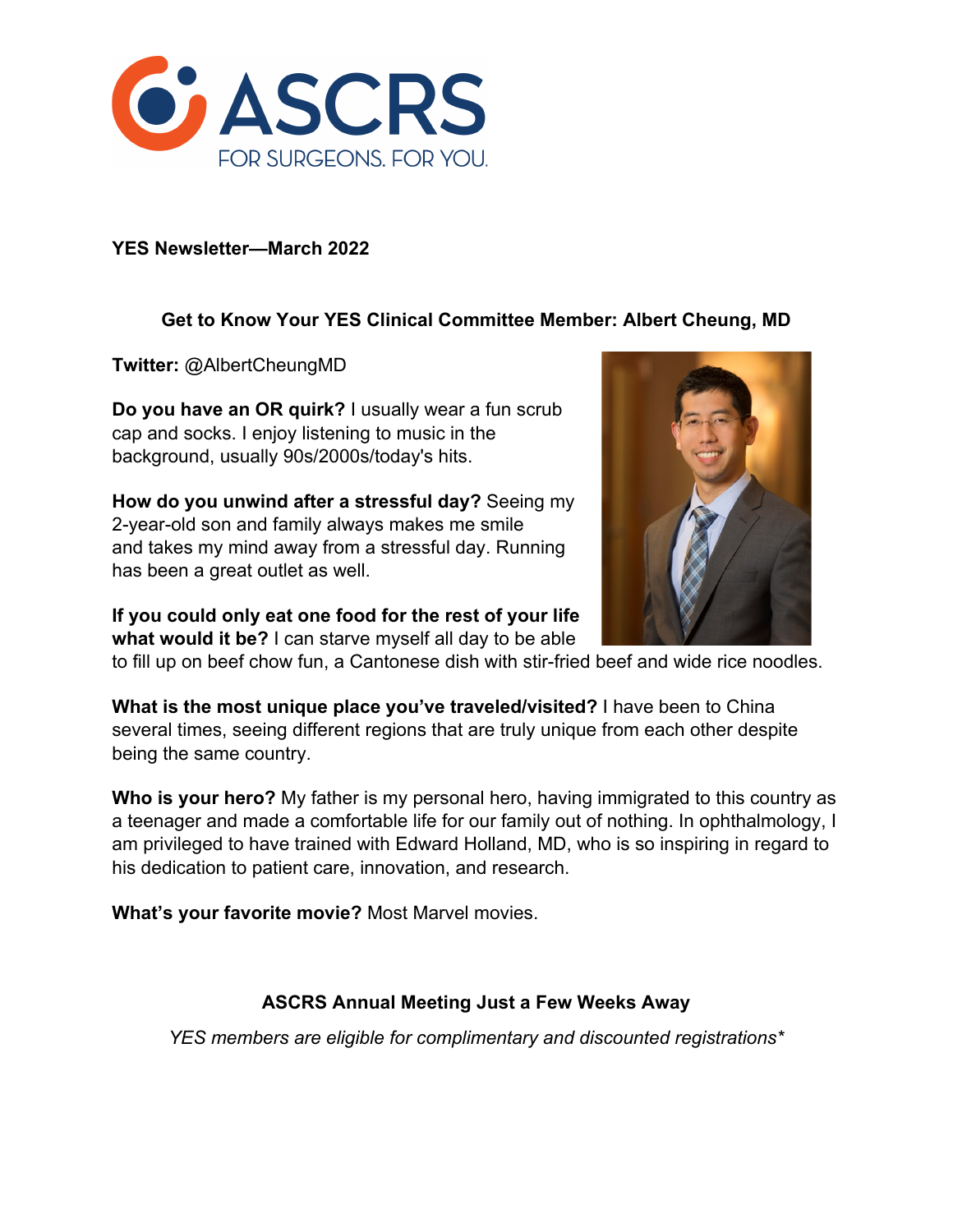The 2022 ASCRS Annual Meeting, taking place in Washington, D.C., April 22–26, 2022, is just a few weeks away, but there's still time to register! Registration is complimentary for U.S. and international residents and for U.S. fellows;\* it is discounted for U.S. physicians within their first 5 years of practice.

YES-specific programming includes Skills Transfer Labs on Friday, April 22, a full day of targeted learning and networking on Saturday, April 23, and other events throughout the meeting. Check this page regularly for updates and new YES content at the Annual Meeting. Find more program details in



the 2022 Annual Meeting & Subspecialty Day Real-Time Program.

*\*Note: All residency and fellowship documentation must be received by April 6 to be eligible for the discounted rate. Residents/fellows who register onsite will incur full registration fees.* 

## **YES Connect Dinners with Industry**

Learn about the benefits of your ASCRS membership, the ins and outs of working with industry, work-life balance, leadership skills, global health, and more at the **YES Connect Dinners with Industry** at the ASCRS Annual Meeting. These official ASCRS YES dinners offer attendees the opportunity to learn all this and have open discussions with YES Clinical Committee members and industry representatives.

The **YES Connect Dinners with Industry** are complimentary events, featuring a cocktail hour and a seated dinner. They will take place Friday, Saturday, and Sunday (April 22, 23, 24) from 5:30–7:30 p.m. ET. Space is limited—reserve your space now!

*Note: You must be registered for the ASCRS Annual Meeting to attend one of these dinners. You must also be a resident, fellow, or surgeon within your first 5 years of practice. Please register for only one dinner.* 

ASCRS FUN FACT: Did you know 25% of registered attendees of the Annual Meeting are YES members? Hope you're among them! If not, register now!

**Sign Up for Labs and Mentor Meetups!**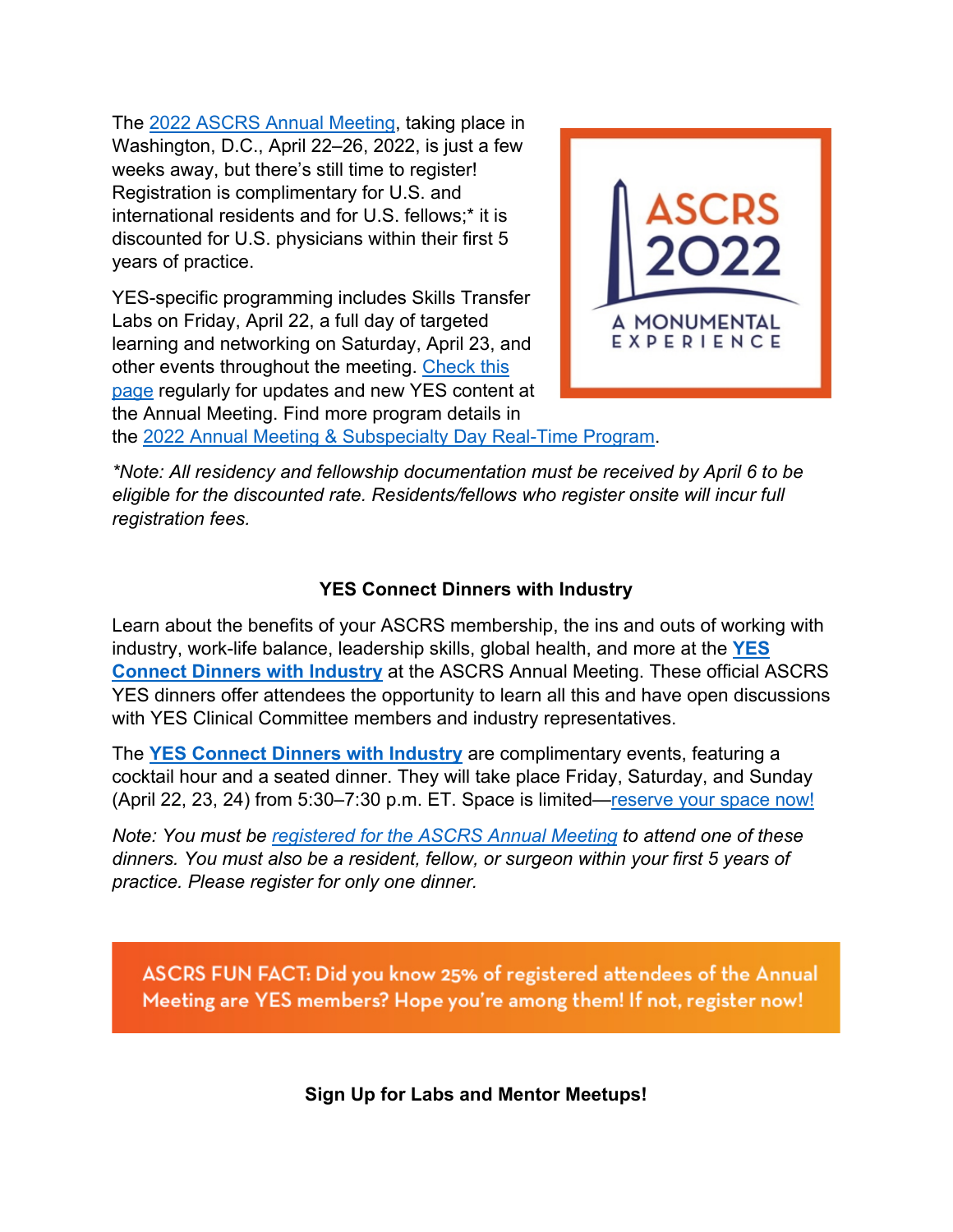Even if you've registered for the ASCRS Annual Meeting, there are two YES activities with specific sign ups!

- YES Skills Labs: Phaco Lab, Anterior Segment Surgery Lab, and DMEK/DSAEK Lab take place Friday, April 22. Be sure to register here.
- Mentor Meetups: Mentor Meetups are informal, open discussions with ASCRS leadership and legacy members in the ASCRS Tap Room Sunday, April 24, and Monday, April 25, from 11:30 a.m.–12:00 p.m. and 1:00–1:30 p.m. Sign up here!

Learn more about the Annual Meeting and these opportunities here. It's going to be monumental!

*Don't forget to share that you're attending and what you're excited about with the official meeting and YES hashtags: #ASCRS2022 and #ASCRSYES*

# **Binge-Worthy … Webinars!**

Are you watching the YES Connect Webinars? These hour-long webinars include YES members and experts discussing a variety of topics, like interviews, social media, mentorship, and more!

The latest installment in this webinar series discusses "Working With Industry—Pearls for the Young Ophthalmologist." Listen to faculty Nandini Venkateswaran, MD, Kendall Donaldson, MD, Sam Garg, MD, Cathleen McCabe, MD, and Bill Trattler, MD, share the different ways to get involved with industry, learn how to become a key opinion leader, gain pearls on what to mistakes to avoid when beginning to get involved with industry, and how to balance clinical practice with industry involvement. Watch it here.

Catch up on other recent webinars like "Good to Great Surgeon: Complicated Cases," "Basics of Billing," and all the YES Connect webinars here.

# **Educational and Networking Opportunities with ASCRS**

**YES Connect Webinars**: "Working With Industry—Pearls for the Young Ophthalmologist," the latest installment in the YES Connect webinar series, is online now!

**Beyond 20/20: An ASCRS Series in Modern Refractive Surgery and Presbyopia Therapy:** Beyond 20/20 is an ASCRS series sponsored by the Refractive Surgery Clinical Committee. This four-module program features three modules that are now watchable on demand and one module (the fourth and final) in person at the upcoming ASCRS Annual Meeting. Learn more about the series and register. *Registration is complimentary for U.S. and international residents and U.S. fellows.*